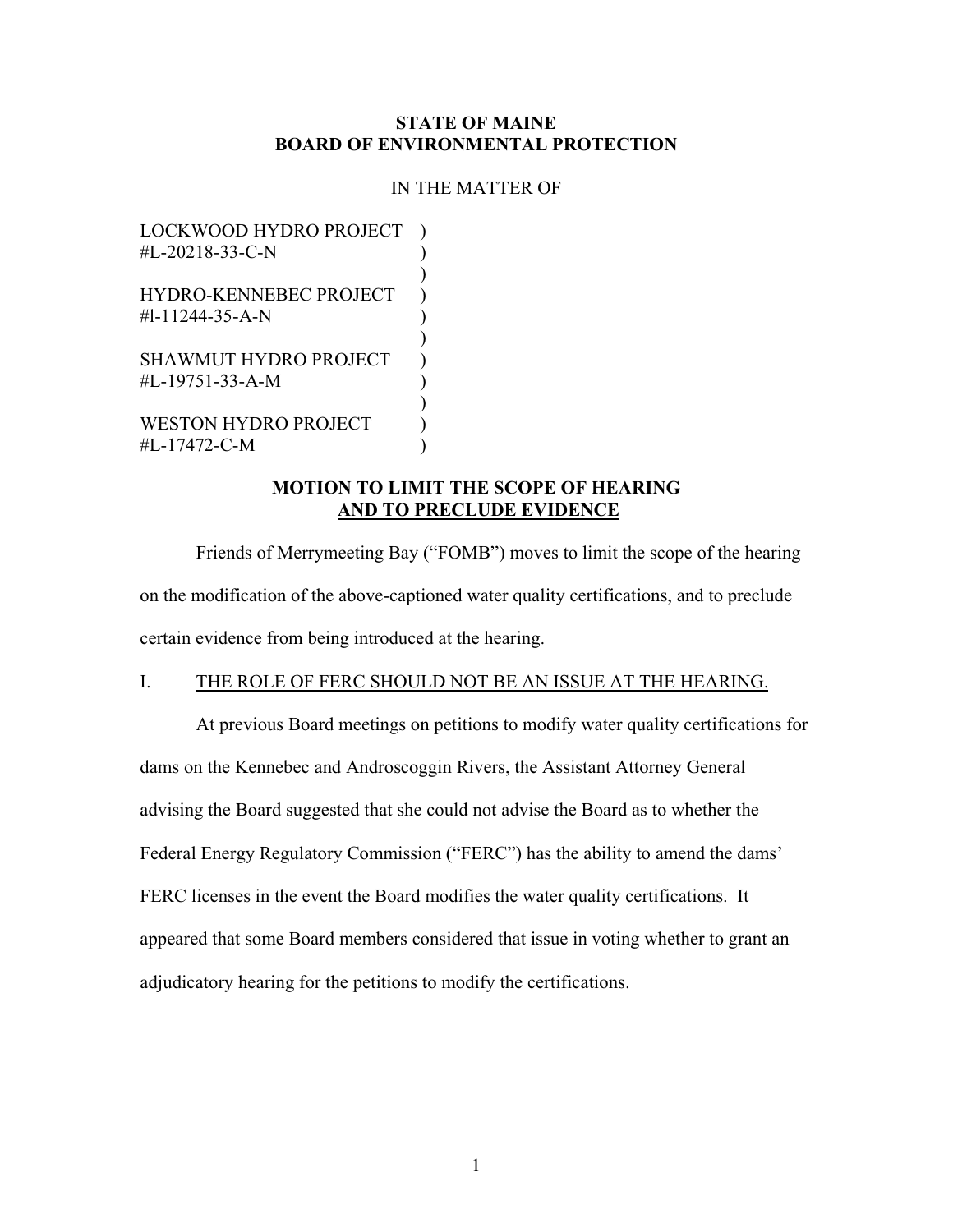Although the role of FERC did not prevent a hearing on the Kennebec dams from going forward, FOMB is concerned that the issue will be raised again. FOMB requests that this issue not be revisited at this hearing.

With respect to the certifications for the Kennebec dams, it is settled that FERC has the authority to amend its licenses to incorporate the terms of modified water quality certifications. The Lower Kennebec River Comprehensive Hydropower Settlement Accord (the "KHDG Agreement") - entered into by dam operators, the State of Maine, and others, and incorporated into FERC licenses for Kennebec dams - expressly states that if the dam owners and various agencies could not reach consensus on either upstream or downstream eel passage measures by June 30, 2002, "any party [to the KHDG Agreement] *shall be free to petition FERC to amend any license to insert appropriate terms and conditions.*" KHDG Agreement, p. 3, III.G.3 (emphasis added).<sup>1</sup> It is beyond dispute that such a "reopener clause" is valid. American Rivers, Inc. v. Federal Energy Regulatory Commission, 129 F.3d 99 (2d Cir. 1997); S.D. Warren Company v. Board of Environmental Protection, 2005 ME 27, 868 A.2d 210, 218 (2005), affirmed, 128 S.Ct. 1843 (2006).

Consensus on eel passage was not reached by June 30, 2002 (and has not been reached yet). Accordingly, the State of Maine has the ability to petition FERC to amend the FERC licenses for the dams that are the subject of this hearing.<sup>2</sup>

 $<sup>1</sup>$  The KHDG Agreement was entered into in 1998 to facilitate the removal of the Edwards Dam.</sup>

 $<sup>2</sup>$  Even without a reopener clause FERC licenses can be amended. FERC can amend a license with the</sup> consent of the dam operator. 16 U.S.C. § 799. The State of Maine certainly has the right to ask FERC to seek an amendment, and modifying a water quality certification would be a logical first step in doing so.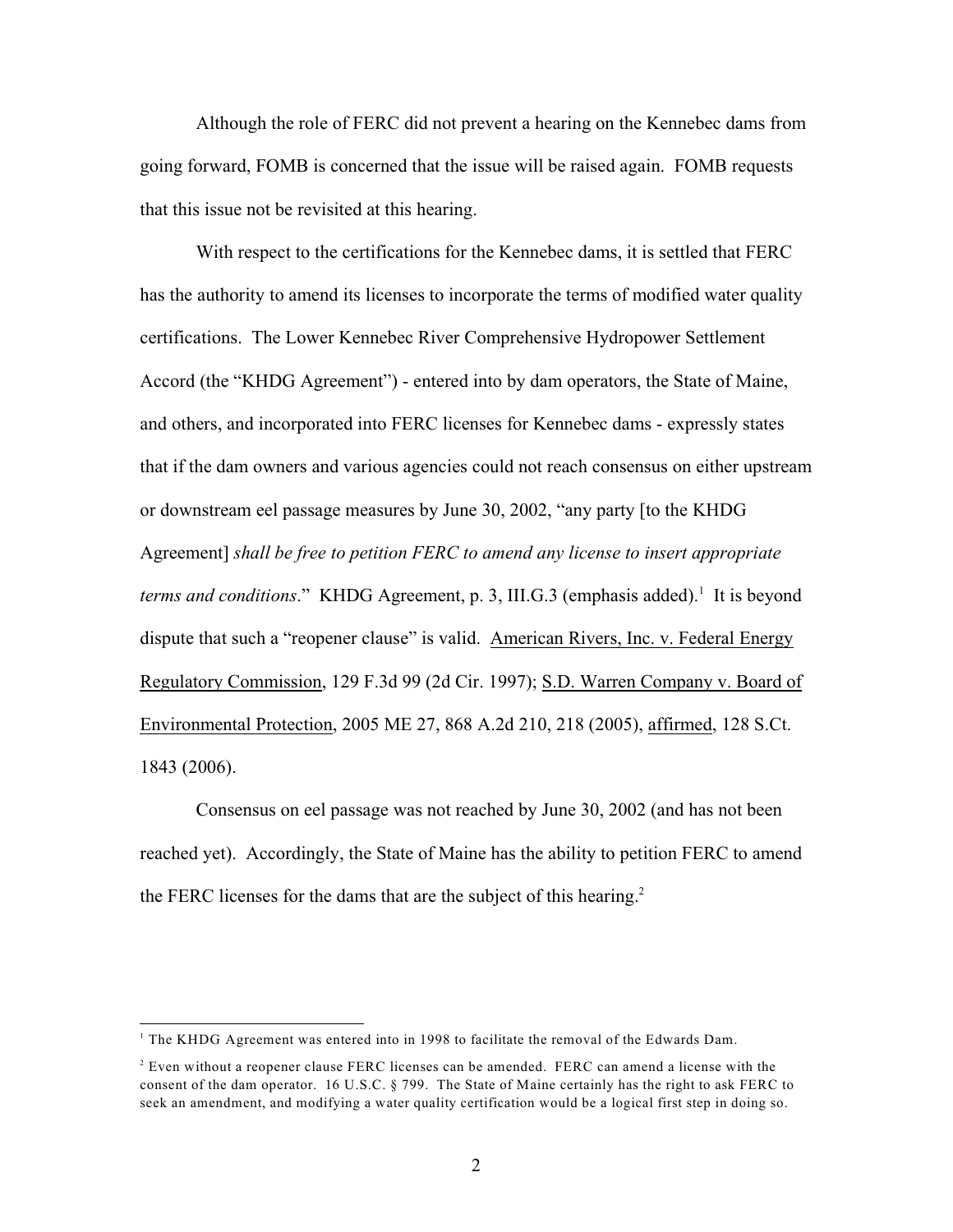Because the role of FERC is settled, raising the issue of FERC's ability to amend its licenses would be a red herring. The issue should be excluded from the hearing.<sup>3</sup>

#### II. ECONOMIC EVIDENCE SHOULD BE PRECLUDED AT THE HEARING.

The economics of implementing eel and fish protection measures are irrelevant and should be excluded.

The thrust of FOMB's petition is that the dams pose a threat to the environment and violate water quality standards because they kill eels and fish, and thus the water quality certifications for the dams should be modified to require protective measures. The economics of implementing eel and fish protection measures is not a factor in either the modification criteria, set forth in 38 M.R.S.A. § 341-D(3), or the determination of whether water quality standards are being violated.<sup>4</sup> Cf. Ackels v. United States, 7. F.3d

<sup>&</sup>lt;sup>3</sup> Even if the Attorney General's office persists in taking the position that it cannot advise the Board on whether FERC is able to amend its licenses to incorporate modified water quality certifications for Kennebec dams, that would be no reason to reject modifying the certifications. The Board has statutory authority to modify certifications, 38 M.R.S.A. § 341-D(3) and has granted a hearing to determine whether the criteria to modify have been met. The Board cannot avoid exercising its responsibility to rule on the merits of the petition simply because the Attorney General refuses to advise the Board on FERC's role.

<sup>&</sup>lt;sup>4</sup> The dams at issue are located on waters classified as "B" and "C." Class B waters "shall be of such quality that they are suitable for the designated uses of. . . recreation in and on the water. . . and as habitat for fish and other aquatic life. The habitat must be characterized as unimpaired." 38 M.R.S.A. § 465(3)(A). "Discharges to Class B waters may not cause adverse impact to aquatic life in that the receiving waters must be of sufficient quality to support all aquatic species indigenous to the receiving water without detrimental changes in the resident biological community." 38 M.R.S.A. § 465(3)(C). Class C waters "shall be of such quality that they are suitable for the designated uses of. . . recreation in and on the water ... and as a habitat for fish and other aquatic life." 38 M.R.S.A. § 465(4)(A). Discharges to Class C waters may cause some changes to aquatic life, except that the receiving waters must be of sufficient quality to support all species of fish indigenous to the receiving waters and maintain the structure and function of the resident biological community." 38 M.R.S.A.  $\S$  465(4)(C). Killing and injuring eels and fish do not satisfy these standards. The amount it would cost to prevent eel and fish kills is not considered in determining whether waters are maintaining their classification. Also, killing and injuring eels and fish violates the State's antidegradation law, which provides: "Existing in-stream water uses and the level of water quality necessary to protect those existing uses must be maintained and protected." 38 M.R.S.A. § 464(4)(F). Also, the antidegradation law provides that water quality certifications can be issued only if the standards of the water quality classification are met and the project does not cause or contribute to a failure of those standards. 38 M.R.S.A. § 464(4)(F)(3). Again, economics is irrelevant.